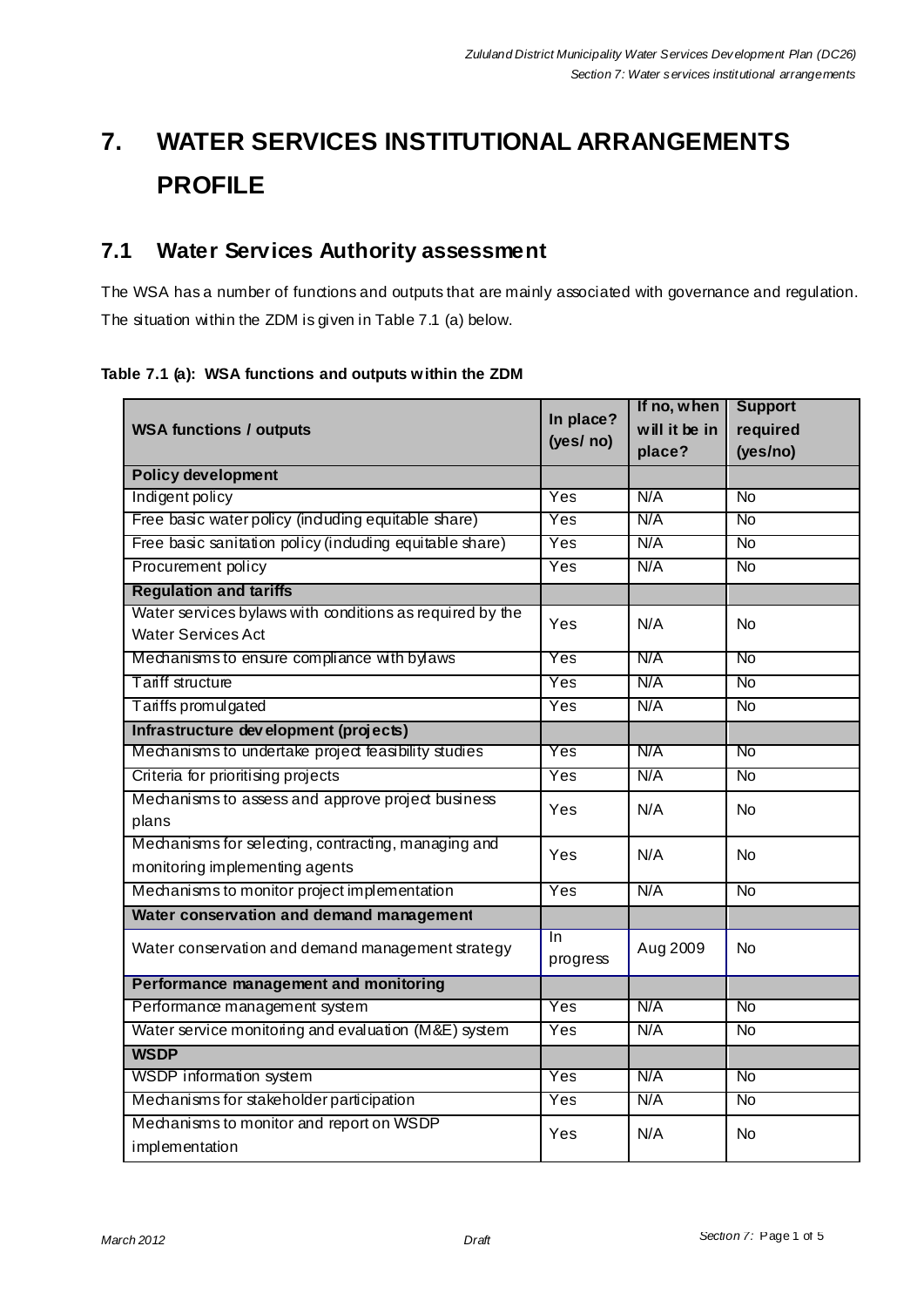**Table 7.1 (a): WSA functions and outputs within the ZDM** 

| <b>WSA functions / outputs</b>                           | In place?<br>(yes/no) | If no, when<br>will it be in<br>place? | <b>Support</b><br>required<br>(yes/no) |
|----------------------------------------------------------|-----------------------|----------------------------------------|----------------------------------------|
| <b>WSP institutional arrangements</b>                    |                       |                                        |                                        |
| Criteria to select appropriate WSPs                      | Yes                   | N/A                                    | No.                                    |
| Mechanisms to contract, manage and monitor WSPs          | Yes                   | N/A                                    | No.                                    |
| Mechanisms to approve WSP business plans                 | Yes                   | N/A                                    | No.                                    |
| <b>WSA overall capacity</b>                              |                       |                                        |                                        |
| Sufficient staff and systems to fulfil all WSA functions | <b>No</b>             | End 2009                               | No.                                    |
| Other (state)                                            |                       |                                        |                                        |

### **7.2 By-laws affecting water services**

ZDM has worked extensively on the development of a water services policy and by-laws for the district. The documents were finalised by June 2008 and approved by Council. The by-laws have since been promulgated and are being enforced throughout. The documents are available on the ZDM website at www.zululand.org.za for information.

## **7.3 Water services providers' institutional arrangements**

ZDM was awarded the Water Services Authority function in 2003 as part of the division of powers and functions amongst municipalities. The allocation of the water services function then resulted in a Section 78 investigation to be done to determine the most appropriate water services provider arrangements to provide water services in the district at the time and in future.

The investigation started off by determining the status quo with water services provision in the district at the time. A survey was done of all infrastructure assets, all costs related to water services were compiled and ring fenced, and staff organograms with vacant positions were drafted. It was known that the status quo situation was below the ideal and therefore and exercise was done to assess the current gaps and compile a model based on the existing WSP arrangements at the time, but only operating at the ideal level of service provision. This model was then compared with different scenarios of possible restructuring to determine the most appropriate long term WSP arrangement. The following WSP options were considered at the time:

Option 1 (Internal WSP) – ZDM creates an internal department that is responsible for water services provision throughout the entire district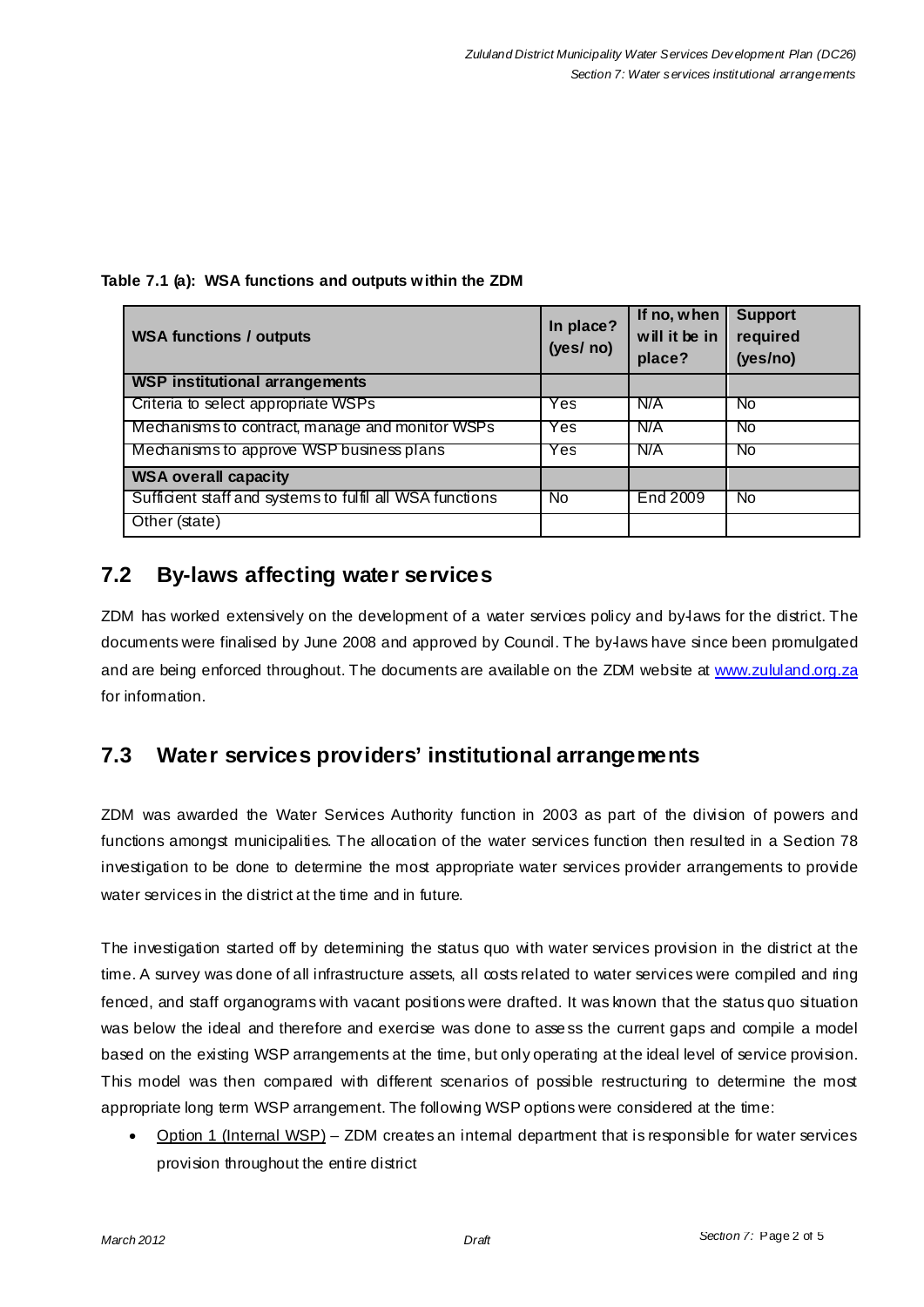- Options 2 (Partly internal and partly external) At the time two of the municipalities, namely Ulundi and Nongoma Municipalities, had insufficient capacity to perform the water provision function in their respective areas and it was clear that ZDM would have to take over the service in these areas in any event. The remaining three municipalities, namely uPhongolo, eDumbe and Abagulusi did however pose potential to provide the service themselves and act in combination as an external WSP to ZDM. This option was therefore also considered and costed.
- Option 3 (Partly internal and partly external) The option was also considered whereby the bulk services were separated out and the scenario considered where ZDM provides the bulk services throughout the district. The reticulation service would then be provided also by ZDM in the Ulundi and Nongoma municipal areas and again by the uPhongolo, eDumbe and Abaqulusi municipalities in their respective areas.

A number of key issues were identified during the asse ssment that had a significant influence on the eventual decision making process, as follows:

- Contracting the provision function out to an external provider (private sector or water board) was viewed as a potential risk in that such an institution would be focused on profit making rather than the long term preservation of the WSA assets. Such contracts are typically between 20 and 30 years and the risk is that assets are maintained only to the minimum level required during this time and that only the minimum required effort and money is spend on O&M activities and thereby maximising profits. This can be managed by the WSA to a large extend but only if the WSA have the systems in place to perform proper monitoring and evaluation of the provider. It was agreed at the time that ZDM would not be in an immediate position to do that.
- Due to the huge backlogs in the district ZDM is still in the middle of a massive infrastructure roll-out process and will be for the next 15 years still. During this time many old plants and schemes will be de-commissioned and taken over by new infrastructure from the regional schemes. This will therefore have a constant impact on staff and lead to regular restructuring taking place. The constant changing situation will therefore make it difficult to enter into long-term contracts for external service providers and it was felt that this transformation process could be more easily managed internally.
- Skilled senior management is needed at various levels in the organograms irrespective of which service provision options are being considered. These skilled personnel can only be attracted with the appropriate salary levels and due to the costs involved and the shortage of skills should be utilised as effectively as possible. There was a definite benefit in scale identified in applying costly resources over the biggest possible area. Therefore the ability of certain institutions, for instance a rural local municipality, to attract these skills were questioned and taken into consideration during the final decision making process.
- During the asse ssment it also became clear that certain specialised skills and functions should rather be outsourced than developed in-house. One example is mechanical and electrical expertise, which are needed on an ad-hoc basis and makes sense to contract in when needed.
- From the start there was a distinction made between bulk and reticulation infrastructure. In the case of water supply the bulk infrastructure was considered to be the abstraction, treatment and conveyance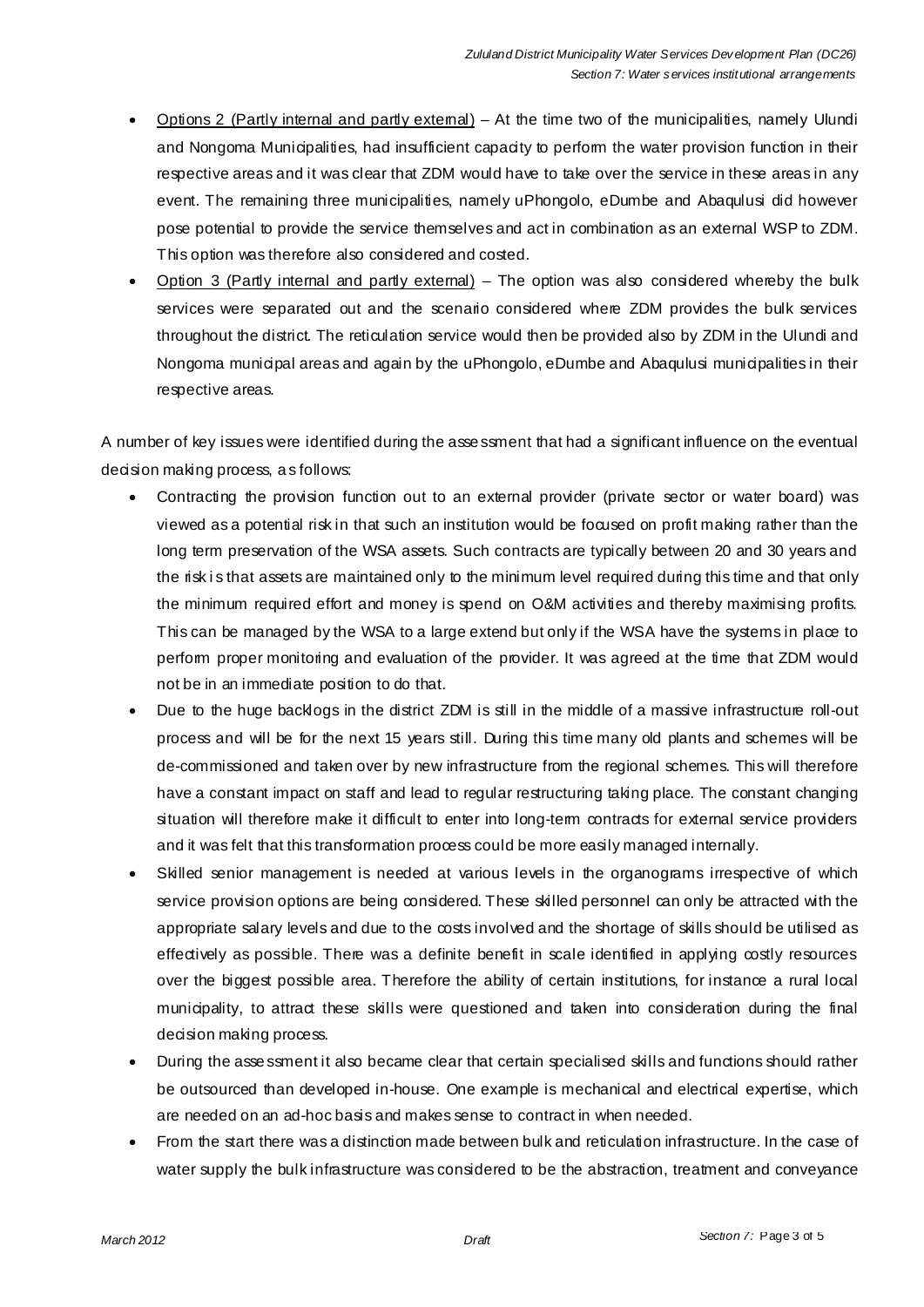up to the main storage reservoirs. In the case of sewerage that bulk was considered to be mainly the sewage works. A split in the bulk and reticulation service provision was considered throughout and even with the internal option it made sense to keep the functions separate up to a certain management level.

This district also poses physical constraints in terms of access routes from various places, travel times and other logistical considerations that had to be taken into account for all options that were considered.

Each of the options was co sted and the results are shown in Table 7.3 (a) below. The table summarises the costs associated with each option that was considered and the estimates were done not only for the current year but forecasts were done up to year 5 and year x, where all consumers will have access to services.

| <b>YEAR1</b>  |                   | <b>Ops Costs</b> | <b>Pers Costs</b> | <b>Total Costs</b> |
|---------------|-------------------|------------------|-------------------|--------------------|
|               | <b>Status Quo</b> | R 44,304,250     | R 28,611,470      | R 72,915,720       |
|               | Comparator        | R 52,294,431     | R 49,781,179      | R 102,075,610      |
|               | Option 1          | R 80,923,910     | R 15,388,264      | R 96, 312, 174     |
|               | Option 2          | R 52,168,593     | R 51,058,679      | R 103,227,272      |
|               | Option 3          | R 85,530,263     | R 16,228,825      | R 101,759,088      |
| <b>YEAR 5</b> | Option 1          | R 84,298,424     | R 16,960,203      | R 101,258,627      |
|               | Option 2          | R 52,163,074     | R 50,882,541      | R 103,045,615      |
|               | Option 3          | R 83,991,628     | R 17,684,455      | R 101,676,083      |
| <b>YEARN</b>  | Option 1          | R 79,343,627     | R 22,920,648      | R 102,264,275      |
|               | Option 2          | R 52,178,163     | R 52,270,810      | R 104,448,959      |
|               | Option 3          | R 79,856,990     | R 23,544,969      | R 103,401,959      |

#### **Table 7.3 (a): Summary of Costs**

The different options were also rated in terms of the following selected criteria:

- Environmental sustainability
- Financial sustainability
- Efficiency of management proposed structure
- **Efficiency of customer care**
- **Efficiency to perform maintenance of assets**

On the basis of the above criteria it appeared that Option 1 was likely to achieve the best overall performance in terms of services delivery in the district. Option 3 followed with Option 2 being the least su stainable. As may also be noted one of the key determinants in this rating system related to personnel and institutional arrangements. Structural arrangements, staff numbers and staff levels proved to be more efficient in Option 1 due to it being a single entity. This results in minimisation of duplication which is not the case in Options 2 and 3 owing to the inherent geographical and institutional split in the services provisioning function.